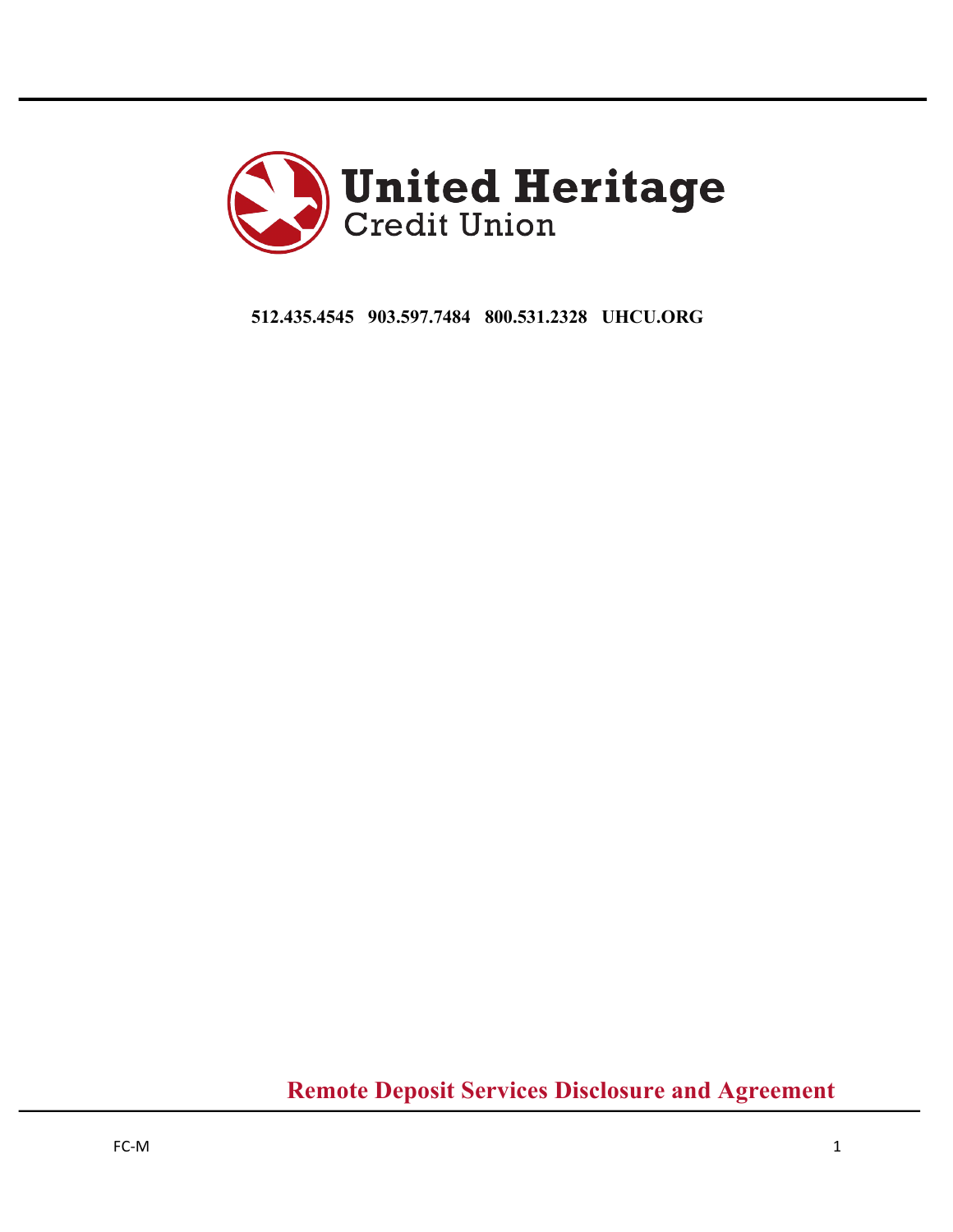#### **Remote Deposit Services Disclosure and Agreement**

This agreement contains the terms and conditions for the use of the United Heritage Credit Union Remote Deposit Service. In this Disclosure and Agreement, the words "you," "your" or "user," mean the accountholder and all parties to the account (owners or authorized signers) that applied for and/or uses any of the Remote Deposit Services (the "Services") described in this Disclosure and Agreement. The words "United Heritage Credit Union," "United Heritage," "us," "our," and "we" mean United Heritage Credit Union. Your use of the Mobile Deposit Capture Services and your acceptance of the United Heritage Credit Union Membership and Account Agreement are hereby incorporated into and made a part of this Disclosure and Agreement. In the event of a discrepancy between this Disclosure and Agreement and the United Heritage Credit Union Membership Application and Agreement of Business Account Membership Application and Agreement, this Disclosure and Agreement will control.

## **Acceptance of Usage Terms**

Your use of the Services constitutes your acceptance of the terms and conditions of this Disclosure and Agreement. This agreement is subject to change. United Heritage Credit Union will notify you of any material change via email or on our website by providing a link to the revised agreement. Regardless of method of notice, your continued use of the services will indicate your acceptance of the revised Agreement. The acceptance of this Agreement and the use of the Service means you agree to all terms and conditions in this Agreement. Please read this Agreement carefully and keep a copy for your records.

#### **Services**

This remote deposit service is designed to allow you to remotely deposit paper checks to your personal savings, checking or Money Market accounts with United Heritage Account (the "Account") by electronically transmitting a digital image of the paper checks for deposit. You may use this Service only in accordance with this Agreement and your Account Agreement. In order to use this Service, you must obtain and maintain, at your expense, compatible hardware. We are not responsible for the functionality of maintenance of any third party hardware or software you may need to use the Service.

## **Receipt of Electronic Notices**

We may choose to deliver notices regarding activity created by use of this service electronically through the UHCU Online Banking Service via a secure message or to your email address on file. By utilizing the Remote Deposit service you consent to receiving these notices electronically and agree to keep your email address and other contact information current at all times within the UHCU Online Banking Service.

## **Eligible Items**

You agree to scan and deposit only checks as that term is defined in Federal Reserve Regulation CC ("Reg CC"). You agree that the image of the check transmitted to United Heritage shall be deemed an "item" within the meaning of Article 4 of the Uniform Commercial Code as adopted in Texas. You agree that you will only use the services to deposit any checks or other items as described below: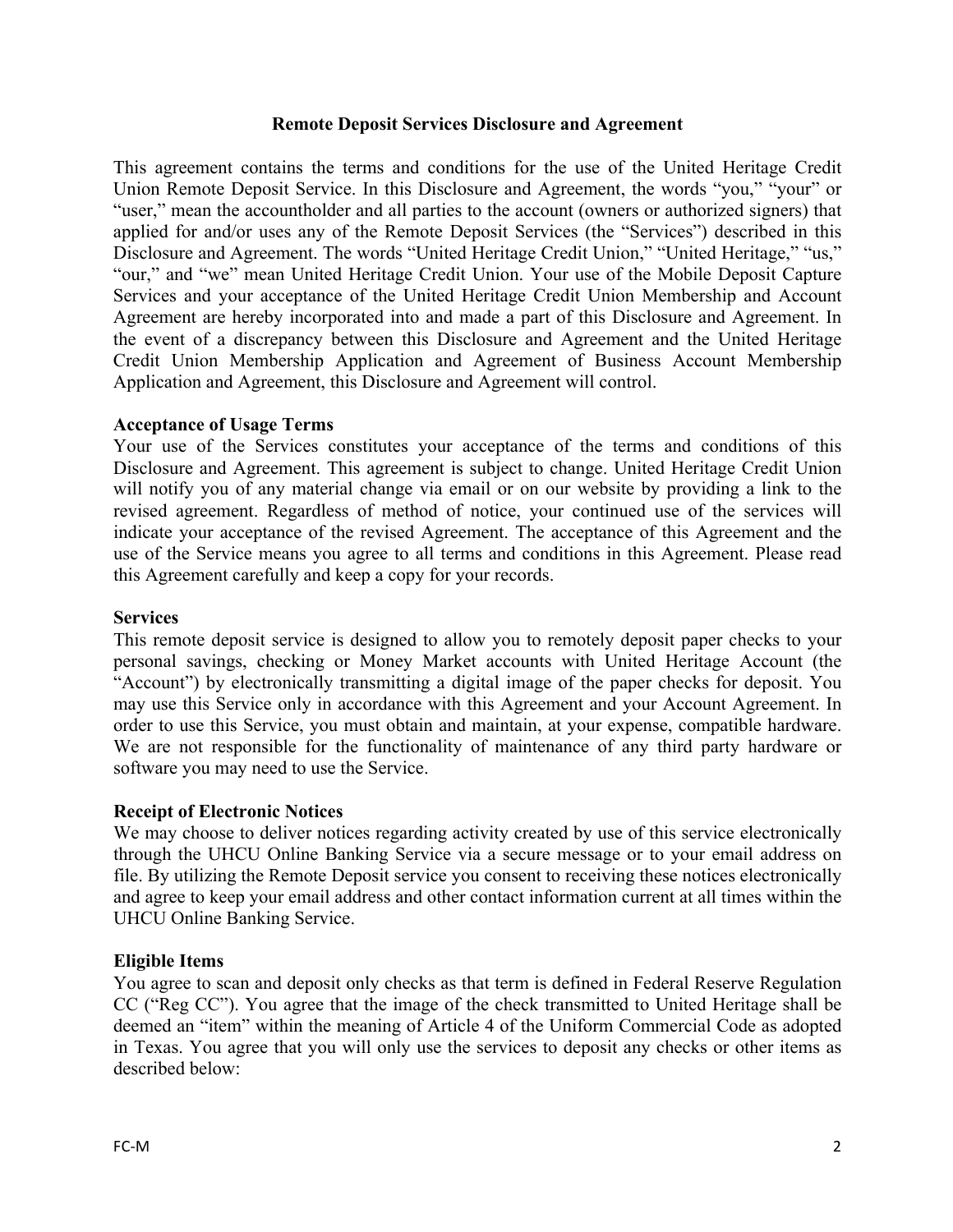- a) Each image of a check transmitted is a true and accurate rendition of the front and back of the original check, without any alteration, and the drawer of the check has no defense against payment of the check.
- b) The amount, the payee, signature(s), and endorsement(s) on the original check are legible, genuine and accurate.
- c) You will not deposit or otherwise endorse to a third party the original item (the original check) and no person will receive a transfer, presentment, or return of, or otherwise be charged for, the item (either the original item, or a paper or electronic representation of the original item) such that the person will be asked to make payment based on an item it has already paid.
- d) Other than the digital image of an original check that you remotely deposit through our Services, there are no other duplicate images of the original check.
- e) You have instituted procedures to ensure that each original check was authorized by the drawer in the amount stated on the original check and to the payee stated on the original check.
- f) You are authorized to enforce each item transmitted or are authorized to obtain payment of each item on behalf of a person entitled to enforce such transmitted item.
- g) You have not knowingly failed to communicate any material information to us.
- h) You have possession of each original check deposited using the Services and no party will submit the original check for payment.
- i) Files and image transmitted to United Heritage will contain no viruses or any other disabling features that may have an adverse impact on our network, data, or related systems.

# **Eligible Accounts**

All consumer savings, checking or Money Market accounts with United Heritage (the "Account") are eligible for this Service except:

- a) Estate Accounts
- b) Choice Checking Accounts
- c) Non-Profit / Association Accounts
- d) Teen Checking (on an approval basis)

# **Ineligible Account Types**

We may from time to time limit or prohibit the use of the Service for deposits to certain account types, at our sole discretion. Currently, we do not permit the Service to be used for deposits to the following accounts:

- a) Individual Retirement Accounts (IRAs)
- b) Individual Retirement Account Certificates (IRA CDs)
- c) Share/Savings Certificate Accounts
- d) Loans or loan payments

You are not permitted to use the Service to make payment on any outstanding loan with us.

# **Eligibility and Qualification**

To qualify for this Service, you must meet eligibility criteria as dictated by us, including having all accounts in good standing. Eligibility for this Service is determined at the full and complete discretion of United Heritage and may be withdrawn at any time.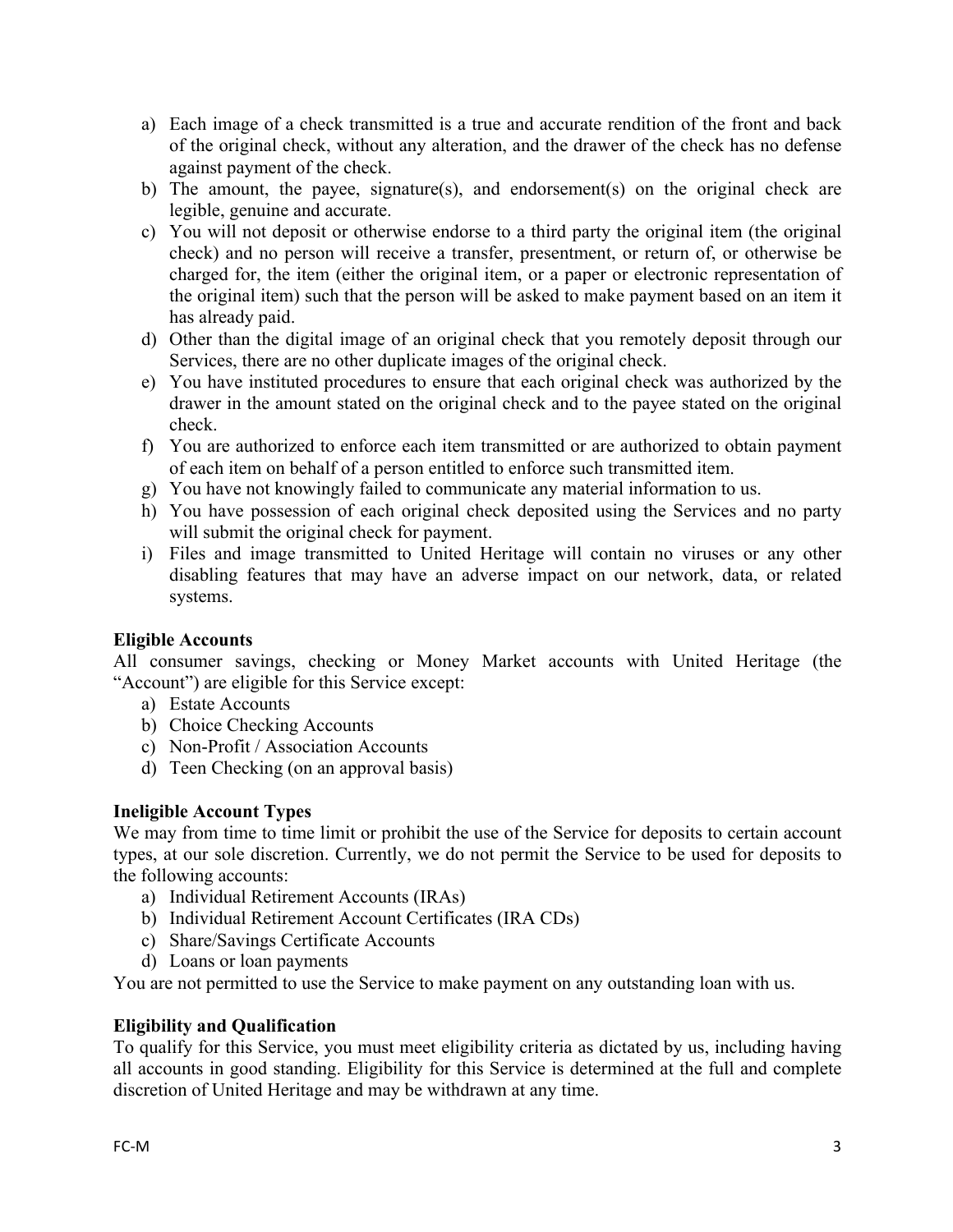# **Limitations of Service**

When using this Service, you may experience technical or other difficulties. We do not assume liability for any technical of other difficulties that you may incur. We reserve the right to change, suspend, of revoke services immediately and at any time without prior notice to you. In the event this Service is not available to you, you acknowledge that you can deposit your item within any restrictions placed therein, at a branch office location, at a shared branch, by night drop or by mail.

# **Compliance with Law**

You agree to use the products and Service for lawful purposes and in compliance with all applicable laws, rules and regulations, as well as all laws pertaining to the conduct of your business if applicable. You warrant that you will only transmit acceptable items for deposit and have handled the original items in accordance with applicable laws, rules and regulations. You promise to indemnify and hold United Heritage harmless from any damages, liabilities, costs, expenses (including attorney's fees) or other harm arising out of any violation thereof. This indemnity will survive termination of your Account and this Agreement.

# **Image Quality**

The image of an item transmitted to United Heritage using the Services must be legible. Any image of a check must accurately and legibly provide all the information on the front and back of the check. The image quality for the checks will meet the standards for image quality established by the American National Standards Institute ("ANSI"), the Board of Governors of the Federal Reserve, and any other regulatory agency, clearing house or association. In the event you receive a notification from us confirming receipt of an image, such notification does not mean that the image contains no errors or that we are responsible for any information you transmit to us. We are not responsible for any image that we do not receive. Following receipt of the image, we may process the image by preparing a "substitute check" or clearing the item as an image. Notwithstanding anything to the contrary, we reseve the right, within our sole and absolute discretion, to accept or reject any item for remote deposit into your Account. Our acceptance of your check(s) does not guarantee the check (s) will clear the payee's account. You understand that any amount credited to your Account for items deposited using the Services is provisional credit and you agree to indemnify us against any loss we suffer because of our acceptable of the imaged check deposits.

# **Unacceptable Deposits**

You agree that you will not use the Services to electronically deposit any checks of other items as shown below:

- a) Check or item payable to any person or entity other than you, unless joint account holders.
- b) Checks or items drawn or otherwise issues by you of any other person on you of your United Heritage Credit Union accounts of any United Heritage Credit Union account on which you are an authorized signer or joint account holder.
- c) Checks or items containing obvious alteration to any of the fields on the front of the check of item, of which you know or suspect, or should know or suspect, are fraudulent or otherwise not authorized by the owner of the account on which the check or item is drawn.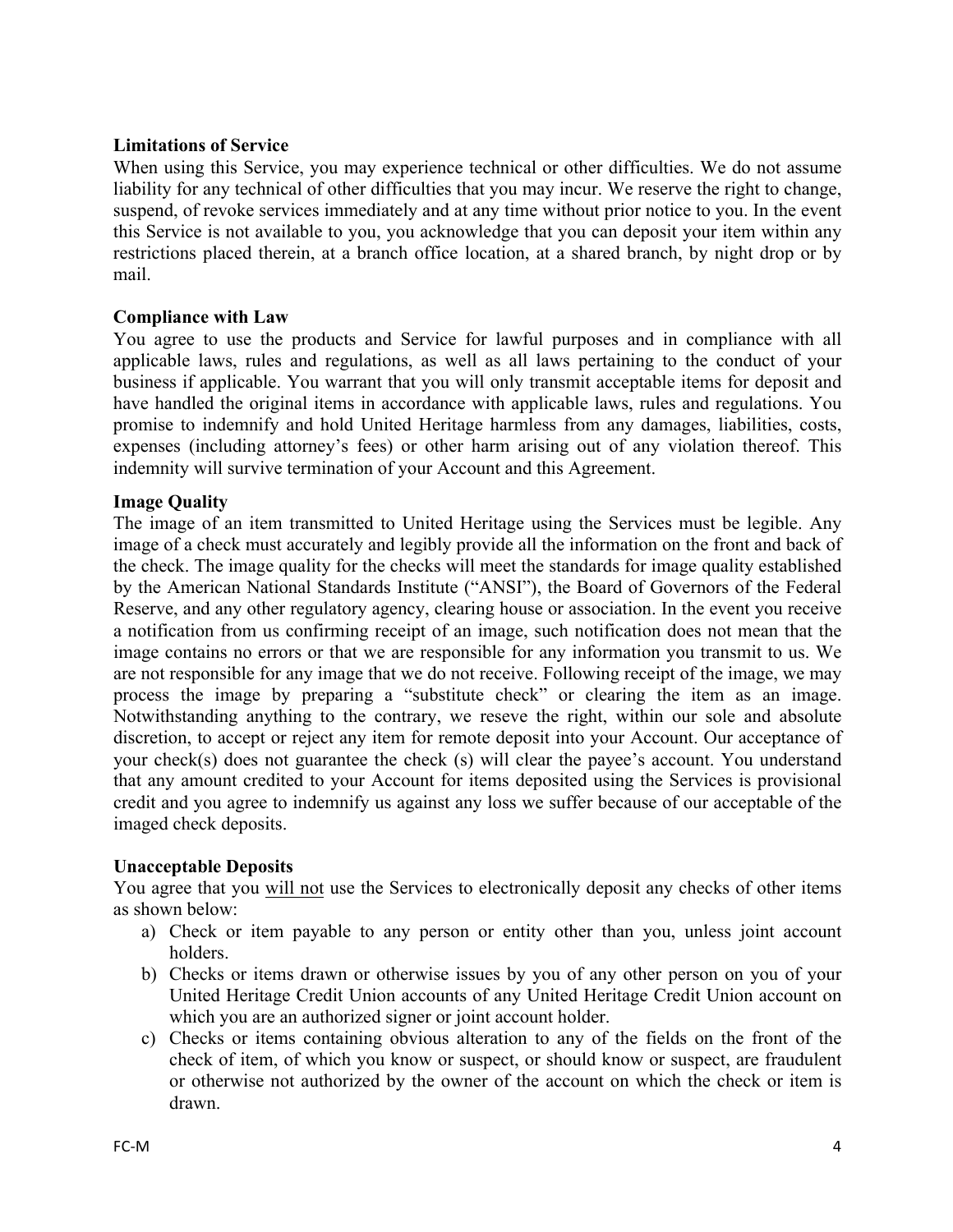- d) Checks that are stamped with "non-negotiable" watermark.
- e) Checks or items previously converted to a substitute check, as defined in Reg CC.
- f) Checks or items drawn on a financial institution located outside the United States.
- g) Checks or items that are remotely created checks, as defined by Reg CC.
- h) Checks or items not payable in the United States currency.
- i) Checks or items dated more than 6 months prior to the date of deposit.
- j) Post-dated checks
- k) Savings-Bonds, Money Orders, Amex Gift-Cheques, or Travelers Checks.
- l) Checks that require authorization.
- m) State issued registered warrants.
- n) Any check or item purported to be a lottery of prize winning.
- o) Any check or item that is incomplete.

## **Required Endorsements and Procedures**

You agree to endorse all items with your signature and print "For Mobile Deposit Only at UHCU" on all items. For example a proper endorsement would appear as follows:

s/John A Doe For Mobile Deposit Only at UHCU

You agree to follow any and all other procedures and instructions for use of the Services as United Heritage may establish from time to time. You further agree that we may handle and process any check image you transmit to us through this Service in accordance with the terms of this Agreement notwithstanding any restrictive, qualified, or conditional endorsement you may apply to the check without our approval or direction.

United Heritage reserves the right to reject all items that are not endorsed as specified.

## **Receipt of Items and Rejection of Deposit**

Items processed through this service may be posted immediately to your account with limited funds availability. We reserve the right to review, reject and reserve any item transmitted through the Service, at our discretion, without liability to you. We are not liable for any service or late charges levied against you due to the rejection of any item. You are responsible for any loss or overdraft plus any applicable fees to your Account due to an item being returned.

## **Deposit Limits**

We reserve the right to impose limits on the amount(s) and/or number of deposits that you transmit using the Service and to modify such limits from time to time.

## **Provisional Credit and Availability of Funds**

You agree that items transmitted using the Services are not subject to the funds availability requirements of the Federal Reserve Board Regulation CC. Funds deposited using the Services will be available after United Heritage receives payment for the funds deposited. United Heritage, in its sole discretion, may make such funds available sooner based on such factors as credit worthiness, the length and extent of your relationship with United Heritage, transaction and experience information, and such other facts as United Heritage deems relevant. United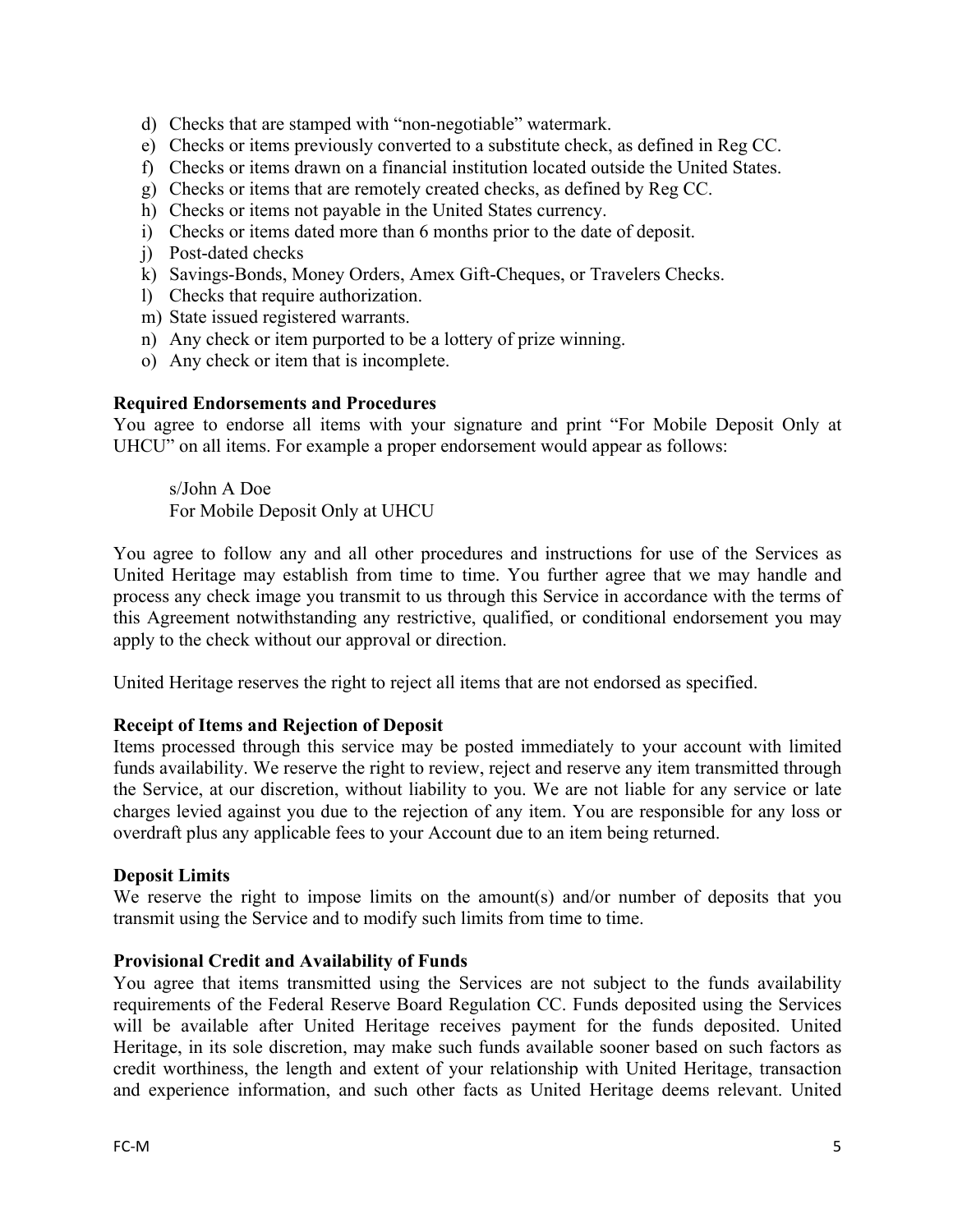Heritage, in its sole discretion, may modify funds availability, as it deems relevant. With respect to each item you send to United Heritage for deposit, you agree to indemnify and reimburse United Heritage for and hold United Heritage harmless from and against any and all losses, costs, and expenses.

## **Method of Presentment**

The manner in which items are cleared, presented for payment, and collected shall be in United Heritage's sole discretion.

## **Items Returned Unpaid**

A notice may be returned to you in the event items are returned unpaid. With respect to any item that you transmit for remote deposit that is credited to your Account, in the event such items are dishonored, you authorized United Heritage to debit the amount of such items from the Account.

#### **Controls and Audit**

You understand and agree to Accountholder's Warranties as described in this agreement. Furthermore, you agree to comply with the audit requirements of United Heritage Credit Union.

#### **Retention and Disposal of Items**

Upon receipt of confirmation from United Heritage that we have received the image of an item, you agree to prominently mark the item as "Electronically Presented" or "VOID" and to properly dispose of the item to ensure that it is not represented for payment. You agree to retain checks, or a sufficient copy of the front and back of these items, for a period of at least 30 days to agree to promptly provide these to United Heritage if requested in order to aid in the clearing and collection process, resolve claims by third parties with respect to any item, or support United Heritage audits.

#### **Periodic Statements**

Any remote deposits made through the Services will be reflected on your monthly account statement. You are required to notify United Heritage of any error relating to images transmitted using the Services by no later than 30 days after you receive the monthly periodic statement that includes any transaction alleged as erroneous. You are responsible for any errors that you fail to bring to our attention with such time period.

#### **In Case of Errors**

You agree to immediately notify United Heritage of any suspected errors regarding items deposited through the Services right away, and in no event no later than 60 days after the applicable United Heritage account statement is sent. We must hear from you no later than 60 days after we sent the first statement on which the problem appeared. Unless you notify us within 60 days, such statement regarding all deposits made through the Services shall be deemed correct, and you are prohibited from bringing a claim against United Heritage for such alleged error.

## **Limitation of Liability**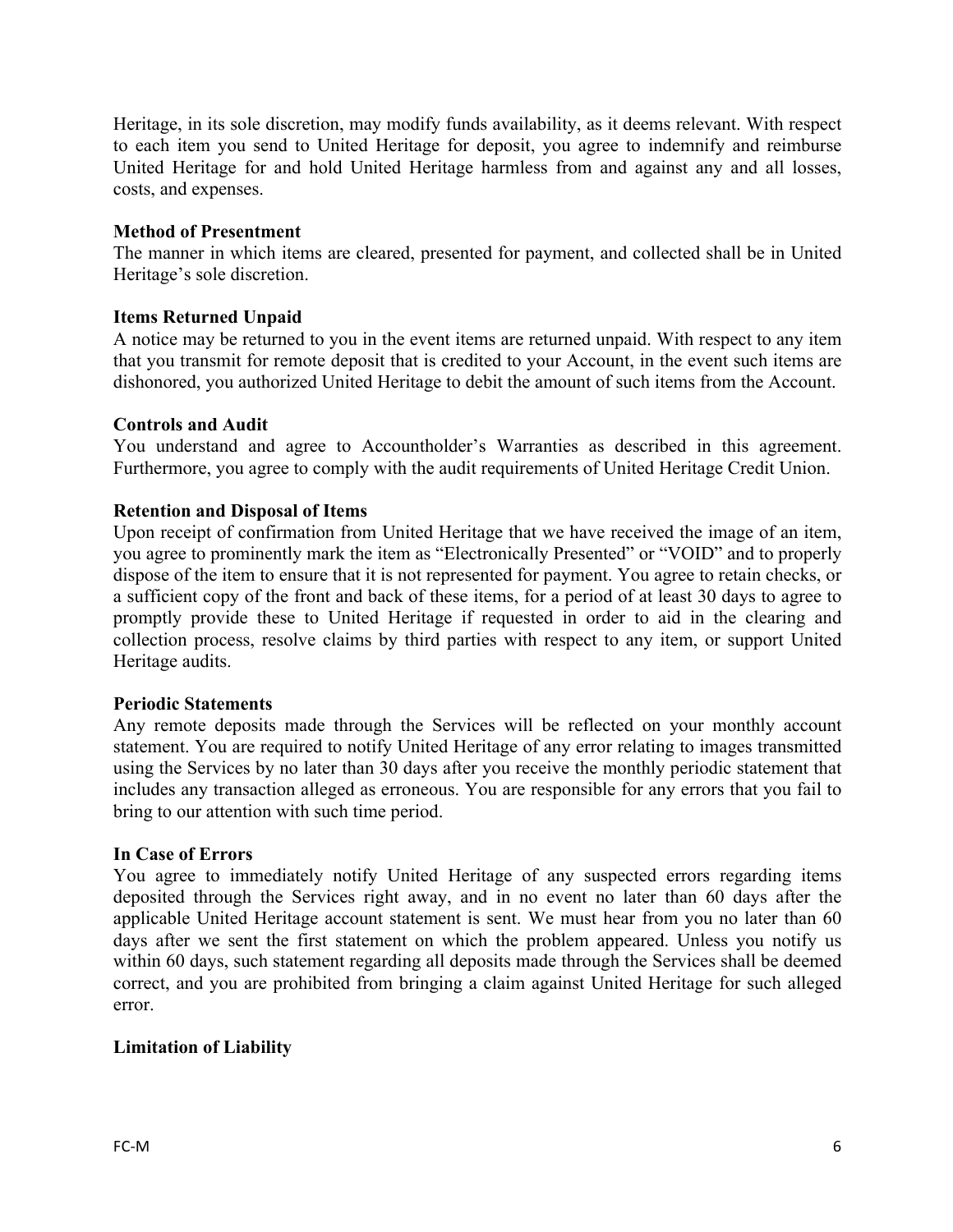You understand and agree that we will not be responsible for any indirect, consequential, punitive, or special damages or damages attributable to your breach of this Disclosure and Agreement.

# **Charges or Fees**

While there are currently no fees related to the use of the Services, United Heritage, in its sole discretion, retains the right to assess a fee for this Service of for items processed through this Service at any time. If an item you transmit for deposit is dishonored, rejected or otherwise returned unpaid, you agree that we may charge back the amount of the return to the account the check was originally deposited to and you will be assessed a fee in the amount shown on United Heritage's current Fee Scheduled for a Returned Item (personal or other). If there are not sufficient funds in your account to cover the amounts of the returned item, the account will be overdrawn and you will be responsible for payment. You agree that United Heritage may debit any account maintained by you in order to obtain payment of your obligations under this Agreement. You acknowledge that wireless providers may assess fees, limitations or restrictions. You agree that you are solely responsible for all such fees, limitations and restrictions, and that we may contact you via your wireless device for any purpose concerning your accounts at United Heritage, including but not limited to account servicing and collection purposes.

# **Warranties**

You understand that United Heritage does not make any warranties on equipment, hardware, software or Internet Provider Service, or any part of them, expressed or implied, including, without limitation, any warranties of merchantability or fitness for a particular purpose and noninfringement. United Heritage is not responsible for any loss, injury or damages, whether direct, indirect, special or consequential, caused by the Internet Provider, any related software, including that of third parties or United Heritage's use of any of them or arising in any way from the installation, use, or maintenance of your personal computer hardware, software, or other equipment.

## **Security Requirements**

To prevent unauthorized usage of the Service, you agree to ensure the security of the personal computer and/or mobile device you own and use to access the Service. Be securing these devices, we specifically mean installing operating system patches, antivirus software, and firewall and spyware detection as applicable and keeping this security software current, as well as securing the physical device from theft or unauthorized use. Additionally, United Heritage may also request additional information from you.

# **Change in Terms**

United Heritage reserves the right to change the terms and conditions of this Service of terminate this Agreement without notice at any time.

# **Termination of the Services**

United Heritage reserves the right to terminate at any time the Services provided for in this Disclosure and Agreement. In the event of termination of the Services, you will remain liable for all transactions performed on your Account. United Heritage retains the right, at its sole discretion, to terminate Services without notice at any time.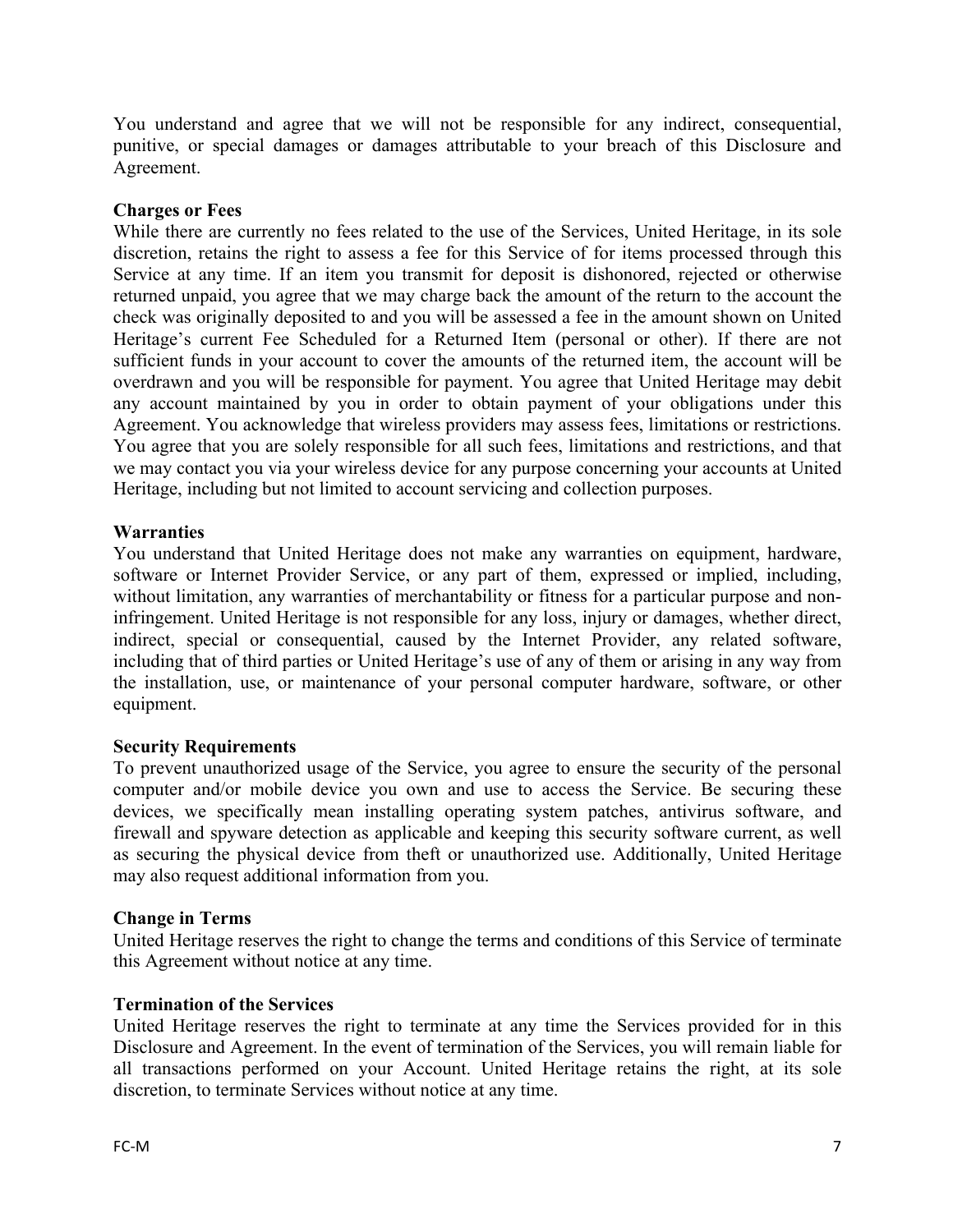# **Relationship to Other Disclosures**

The information in these Disclosures applies only to the Services described herein. Provisions in other disclosure documents, as may be revised from time to time, remain effective for all other aspects of the Account.

# **Governing Law**

You understand and agree that this Disclosure and Agreement and all questions relating to its validity, interpretation, performance, and enforcement shall be governed by and construed in accordance with the internal laws of the State of Texas, notwithstanding any conflict-of-laws doctrines of such states of other jurisdiction to the contrary. You also agree to submit to the personal jurisdiction of the courts of the State of Texas. Venue for all legal action will be in court of competent jurisdiction in Austin, Travis County, Texas. Unauthorized uses of this Service is strictly prohibited.

## **Waiver**

The failure of either party to seek a redress for violation, or to insist upon the strict performance, of any covenant, agreement, provision, or condition hereof shall not constitute the waiver of the terms or of the terms of any other covenant, agreement, provision, or condition, and each party shall have all remedies provided herein with respect to any subsequent act which would have originally constituted the violation hereunder.

# **Relationship**

This Disclosure and Agreement does not create, and shall not be construed to create, any joint venture or partnership between the parties. No officer, employee, agent, servant, or independent contractor of either party shall at any time be deemed to be an employee, servant, agent, or contractor of other party for any purpose whatsoever.

## **Accountholder's Indemnification Obligation**

You understand and agree to indemnify to United Heritage and hold us harmless against any and all claims, actions, damages, liabilities, costs, and expenses, including reasonable attorney's fees and expenses arising from use of the Services and/or breach of this Disclosure and Agreement. You agree to ensure you mobile device remains securely within your possession until the deposit has been completed or deleted. United Heritage is not responsible for any deposit information left on your mobile device and/or not transmitted or deleted from your mobile device. You understand and agree that this paragraph shall survive the termination of this Agreement.

## **Accountholder's Warranties**

You warrant to United Heritage that:

- a) You will only transmit eligible items that are properly endorsed.
- b) Images will meet the image quality standards.
- c) You will not deposit or re-present the original item once it has been scanned and sent through this Service unless specifically requested to do so by United Heritage.
- d) You will not transmit duplicate items.
- e) All information you provide to United Heritage is true and accurate.
- f) United Heritage will not sustain a loss because you have deposited an image.
- g) You will comply with this Agreement and all applicable rules, laws, and regulations.